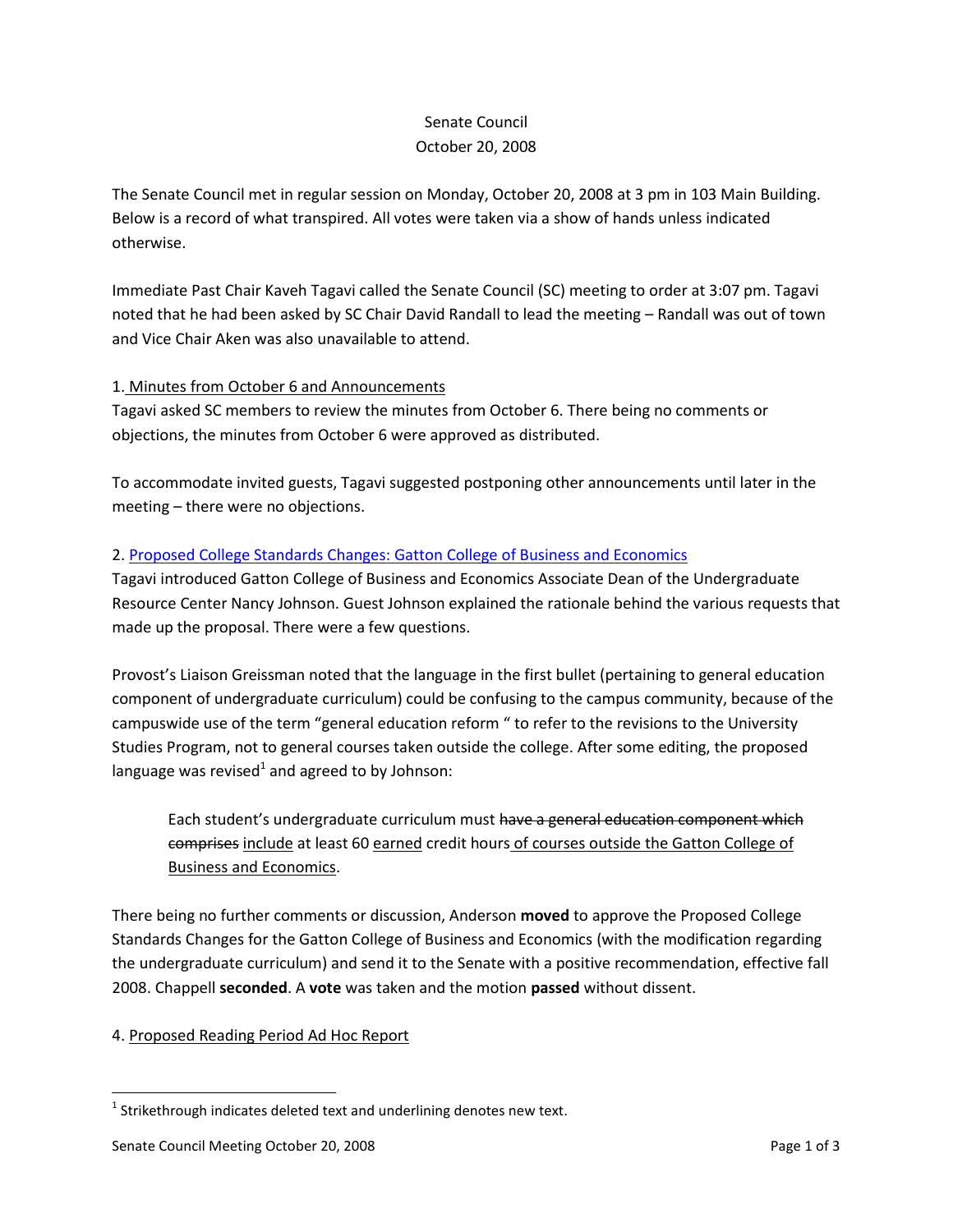Tagavi invited Chappell to share the report. Chappell noted that the members of the ad hoc committee were himself, Connie Wood and Joe Quinn (student).

The group had contacted a number of campus areas (Athletics, Parking and Transportation, Police, Registrar, Student Services, etc.) and asked for input on the development of a one- to two-day reading period at the end of the semester. Chappell shared the results of the queries; Guest Quinn and Wood also made comments.

There was extensive discussion surrounding the ad hoc committee's report. The ad hoc committee on a proposed reading period recommended against the convening of a full committee to pursue development of an altered calendar year to accommodate the proposed reading period. Guest Grossman was present and offered comments. He expressed concern that those queried by the ad hoc committee might not have understood that the proposal would not merely shift the calendar by one or two days (as did a previous proposal), but rather would move the calendar back by an entire week, which would prevent some of the problems previously identified by those to whom Chappell et al. spoke. Chappell acknowledged that the individuals contacted were not explicitly told that the current proposal's mechanism to design a reading period (changing the calendar by an entire week) was different from the method in which a reading period had been discussed and rejected in the past (moving the first day of classes from Wednesday to Monday).

As discussion progressed, Tagavi noted that while there were more comments that SC members wished to make, SC members were not necessarily discussing new or different aspects of the issue. He said he would entertain a motion to officially receive the ad hoc committee's report which also meant the dissolution of the ad hoc committee.

Anderson **moved** to accept the verbal report of the ad hoc committee on a proposed reading period, and to thank the committee for its work and thereby dissolve the committee. Michael **seconded**. There being no discussion on the motion, a **vote** was taken and the motion **passed** without dissent.

After the vote, there was additional discussion on what other steps could or should be taken; Michael opined that the ad hoc committee had done a fine job, but maybe there were different avenues that could be investigated, as opposed to dropping the entire proposal. The SC agreed that the issue of a proposed one- to two-day reading period could return to a SC agenda at the discretion of Chair Randall.

Tagavi suggested SC members return to announcements.

### 1. Announcements

Tagavi shared that in addition to Aken and Randall, Piascik, Swanson and Yanarella also notified the Office of the Senate Council that they would be absent for the day's meeting.

There was still a need for a faculty senator to serve on the Web Advisory Committee; various names were given to Mrs. Brothers to contact about volunteering for that position.